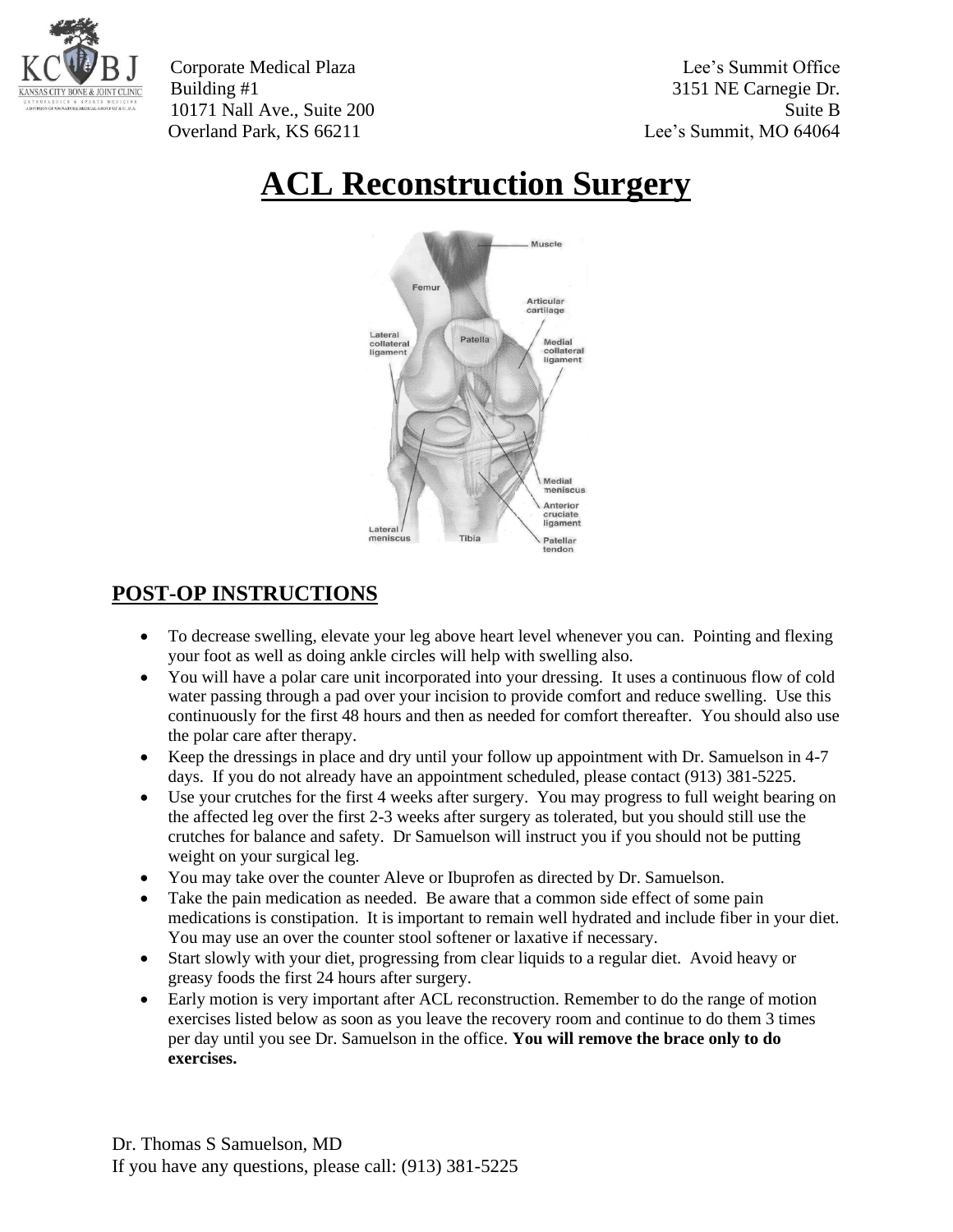

Corporate Medical Plaza Lee's Summit Office Building #1 3151 NE Carnegie Dr. 10171 Nall Ave., Suite 200 Suite B Overland Park, KS 66211 Lee's Summit, MO 64064

• While doing range of motion exercises it is important to emphasize full extension of the affected leg as well as flexion. If you cannot reach full extension you may place a weight on your knee over the patella to assist with extension.

## **EXERCISES FOR KNEE REHABILITATION**

(Remove brace to do exercises listed.)

1. QUAD SETS

Tighten front thigh muscle (quadriceps) by trying to push the back of the knee to the floor. Repeat 25 times 3 times per day.



#### 2. STRAIGHT LEG RAISES

 Tighten your thigh muscle and lift your leg 8-12 inches. Hold 4-6 seconds. Slowly lower your leg. Repeat 10 times 3 times per day.



### 3. HEEL SLIDES

Go ahead and BEND your knee, it will get stiff if you keep it straight all the time. You may do heel slides, or sit in a chair and let your knee bend. Do this 15 times 3 times per day.



4. KNEE EXTENSION

Push your knee gently to the floor and hold for 5 seconds. Repeat 10 times 3 times per day.